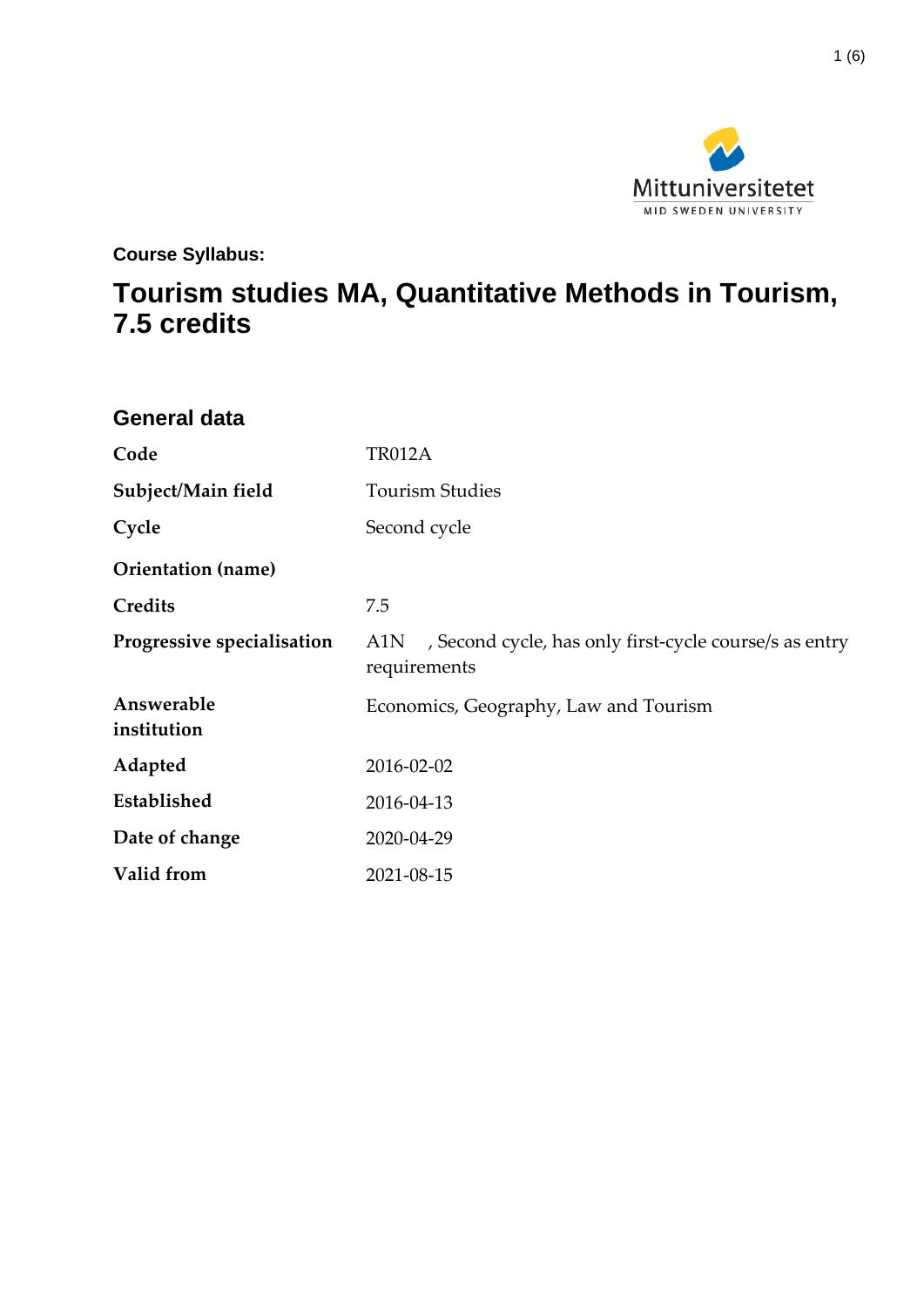# **Aim**

The course is organized into two parts. Part one introduces into the quantitative research paradigm for theory testing in the field of tourism studies. More concretely, the type, quality, and various sources of tourism data are critically discussed. Moreover, the survey research process is highlighted by elaborating the link between the theoretical framework and the study design. Finally, the first course part introduces into the various methods of data collection and into the development and testing of questionnaires.

Course part two introduces into the various methods for analysing tourism data. At the one side, descriptive data analysis designs critically deal with univariate analysis techniques, bivariate analysis techniques, and multivariate analysis techniques. At the other hand, inferential data analysis designs introduce into univariate analysis designs, bivariate analysis designs, and multivariate analysis designs. Finally, course part two concludes with an outlook into the basics of Linear Structural Equation Modelling (SEM).

# **Course objectives**

Upon successful completion of the course, students will be able to:

- Critically engage in issues of scientific rigor in the context of data analysis for hypothesis testing and validation of Social Science-based theories.

- Understand a range of approaches to quantitative data analysis.

- Apply course concepts and techniques of quantitative data analysis towards the development of individual work.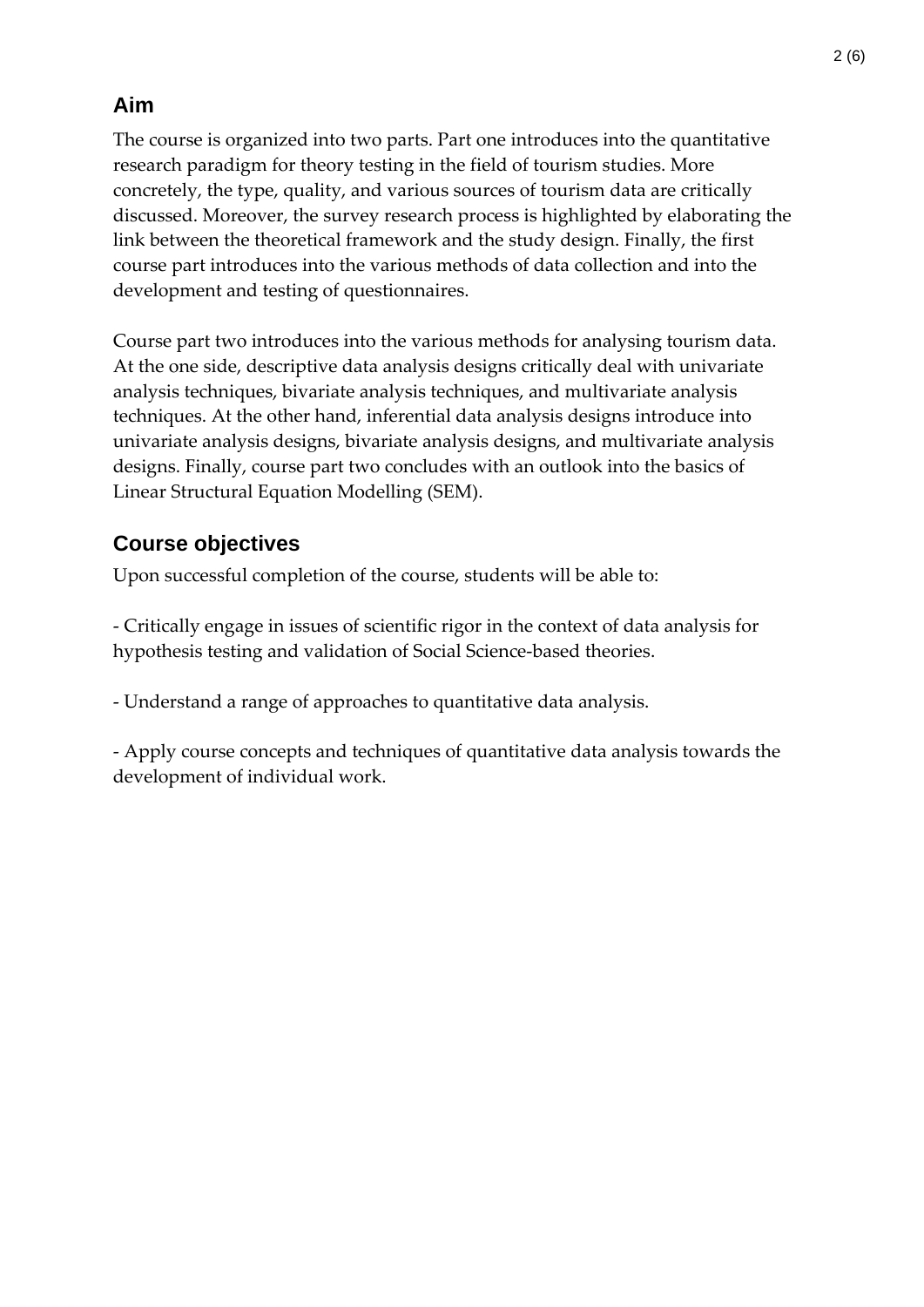### **Content**

The course is organized into two components. The first part introduces into the quantitative research paradigm for theory testing in the field of tourism studies. After rolling out the nature and role of data in tourism research, the steps of a typical survey research process are passed through. Thereby, the link to the theoretical model, major criteria of a study design and questionnaire development, as well as data collection are highlighted and critically discussed.

#### Campus course:

As the course in quantitative methods is designed to directly support student thesis work, the second part of the course is partly conducted in the Computer Lab to enhance students' practical skills in analyzing quantitative data with SPSS (Statistical Package for the Social Sciences®). By using existing real-world tourism (survey) data, most prominent methods of data analysis in tourism research are critically discussed and applied. The 'toolkit' of examined methods especially accounts for the purpose of analysis (i.e. descriptive and inferential data analysis designs) and the number of variables included in the analysis (i.e. uni-/bi- and multivariate analysis designs).

#### Distance course:

The second part aims at enhancing students' practical skills in analyzing quantitative data with SPSS (Statistical Package for the Social Sciences®). By using existing real-world tourism (survey) data, most prominent methods of data analysis in tourism research are critically discussed and applied. The 'toolkit' of examined methods especially accounts for the purpose of analysis (i.e. descriptive and inferential data analysis designs) and the number of variables included in the analysis (i.e. uni-/bi- and multivariate analysis designs).

# **Entry requirements**

A bachelor' s degree of at least 180 credits (ECTS) and English course 6/English course B from Swedish Upper Secondary School (Gymnasium) or the equivalent.

# **Selection rules and procedures**

The selection process is in accordance with the Higher Education Ordinance and the local order of admission.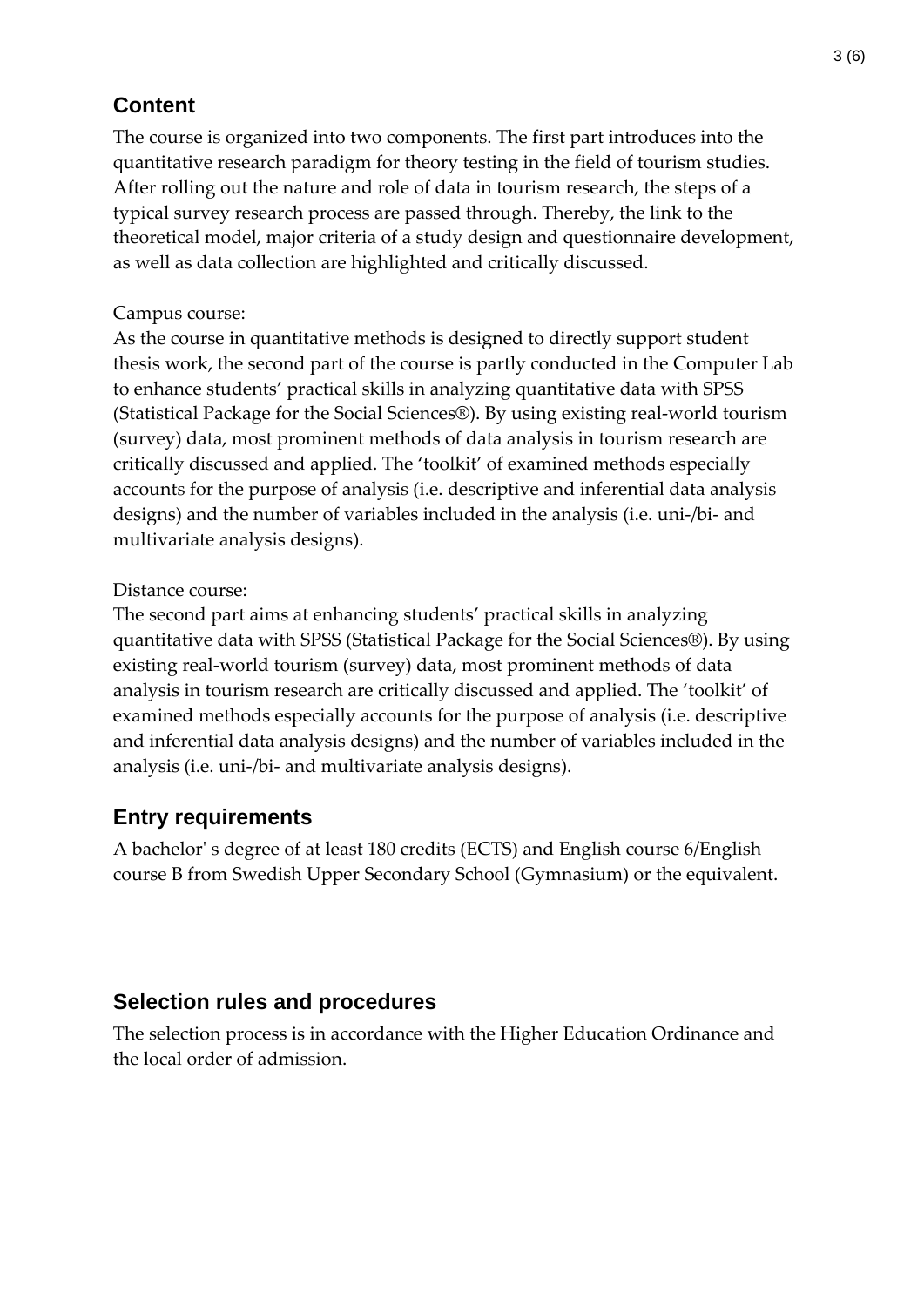# **Teaching form**

Campus course:

Classroom teaching, tutorials, and teaching in the computer laboratory.

#### Distance course:

The distance course's education consists of published material and communication in an online education program, as well as compulsory assignments. The distance course has no physical meetings. Access to a computer, which meets system requirements for installation of SPSS Statistics and has an internet connection, is required for the completion of the course assignments. Mid Sweden University has an agreement, which covers licenses for installation of SPSS software on students' private computers at no extra cost if the use of SPSS software is part of the course. The agreement covers SPSS Statistics for both Windows and MacOS.

### **Examination form**

| 0015:    | Assignment II, group essay, 3,0 credits                                        |
|----------|--------------------------------------------------------------------------------|
| Grading: | Seven-grade scale, A, B, C, D, E, Fx and F. Fx and F represent fail<br>levels. |
| 0016:    | Multiple choice test, 0,0 credits                                              |
| Grading: | Fail (U) or Pass $(G)$                                                         |
| 0017:    | Final individual report, 3,0 credits                                           |
| Grading: | Seven-grade scale, A, B, C, D, E, Fx and F. Fx and F represent fail<br>levels. |
| 0018:    | Assignment I, SPSS exercise, 1,5 credits                                       |
| Grading: | Seven-grade scale, A, B, C, D, E, Fx and F. Fx and F represent fail<br>levels. |

Written tests and home assignments. At home examinations or other written assignments, a complementary oral presentation may be requested by the teacher. The student should hence demonstrate the necessary knowledge to ensure that the student is the actual sender and the author of the written work. Students admitted to the previous version of this course have the right to graduate 3 times within 1 year according to that syllabus. Thereafter the students are transferred to this syllabus.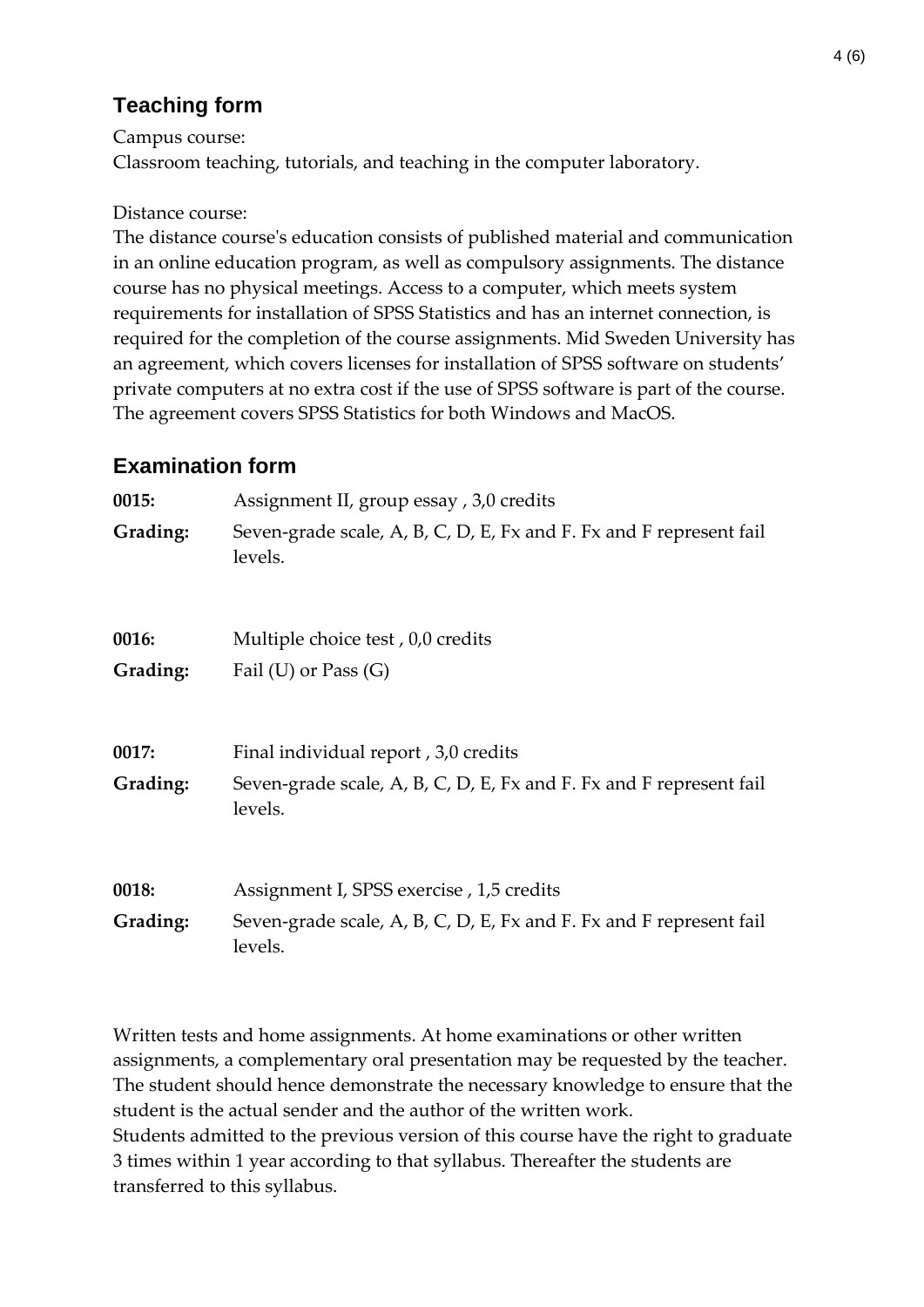### **Grading system**

Seven-grade scale, A, B, C, D, E, Fx and F. Fx and F represent fail levels.

### **Other information**

The examiner has the right to offer alternative examination arrangements to students who have been granted the right to special support by Mid Sweden University's disabilities adviser.